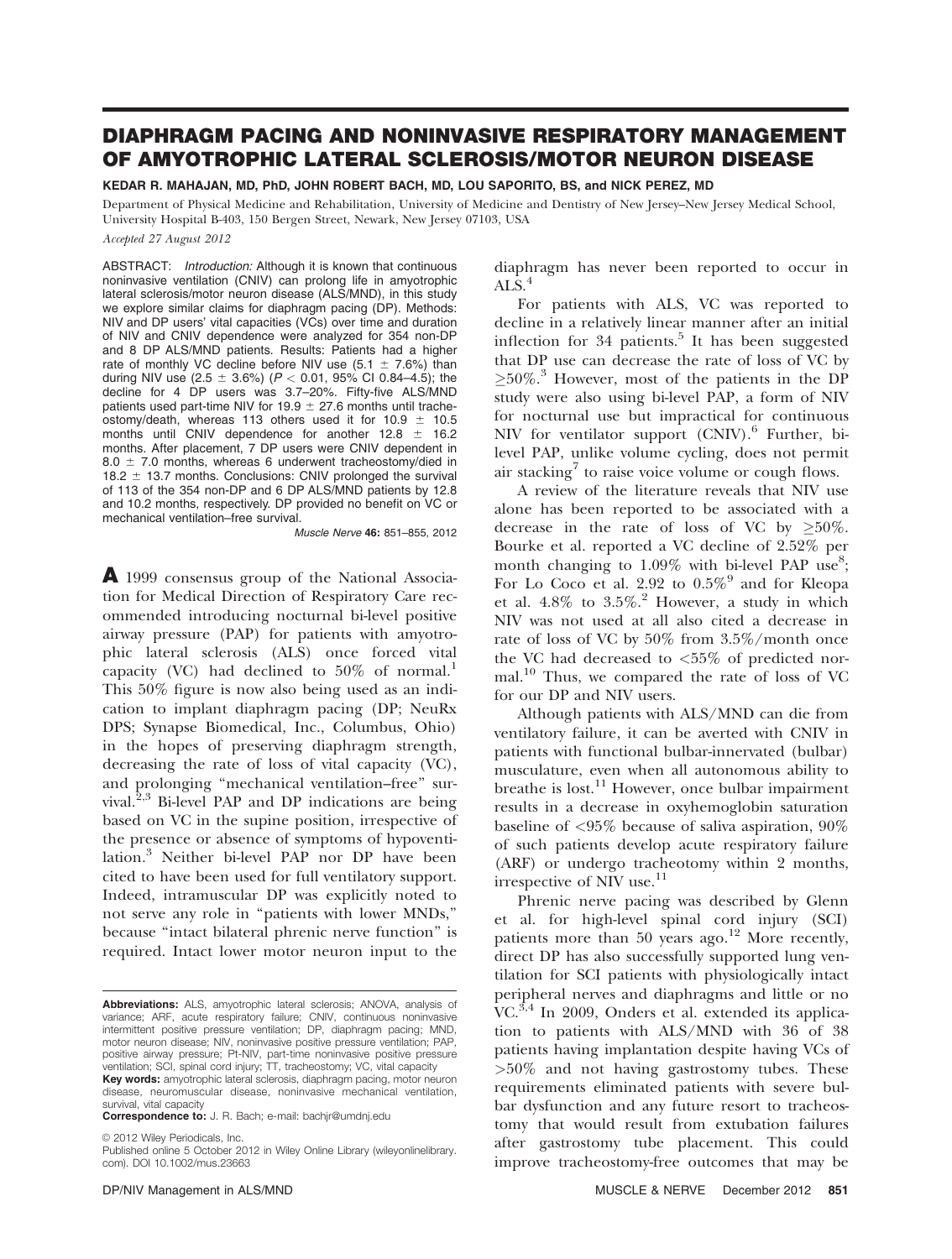attributed to DP placement.<sup>3</sup> They also reported that the pre-implantation VC rate of decline of 2.4%/month decreased to 0.9% post-implantation and extrapolated this to mean 2 additional "mechanical ventilation-free" years or, more specifically, survival without ventilatory support via an indwelling tracheostomy tube. A more recent study reported a VC drop-off after DP implantation of 2.3% per month with half of the patients using bi-level PAP.<sup>13</sup>

The purpose of this study was to compare VC decline and ventilator-free survival for 8 consecutively referred patients after DP placement with our general ALS/MND population. Whereas "mechanical ventilation'' is typically meant to be via tracheostomy, it can also be provided as CNIV without requiring hospitalization or the development of  $ARF<sup>11</sup>$ 

## **METHODS**

This retrospective analysis was approved by our institutional review board. We included all patients referred from March 1996 (the beginning of the computerization of our medical records) through December 2011 to a neuromuscular disease clinic who were diagnosed with rapidly progressive ALS/MND on the basis of typical clinical and electrodiagnostic findings in the absence of any other etiology for MND, such as post-poliomyelitis, spinal muscular atrophy, or prolonged clinical course, as indicated by a lack of need for continuous ventilator dependence 10 years from onset.

Demographic information and clinical course were recorded, including duration from symptom onset to physician presentation or diagnosis, to part-time (8–23 hours/day) NIV use, to need for CNIV with little or no autonomous ability to breathe, and to tracheotomy or death. The VC was measured at every patient visit. The DP placement date was noted. For measurement of DP-delivered volumes, the patients were instructed to relax and let the pacer ''breathe'' for them while exhaling passively into a spirometer. Once tidal volumes were observed to vary by  $\langle 10\%$  with no observed accessory muscle or diaphragm use, the average DP-provided volume was determined from 3 consecutive DP cycles. The DP was intermittently turned off to verify absence of autonomous breathing. Thus, the DP-provided lung volumes were determined from functional residual capacity and were compared with VC.

Rate of VC decline from VC inflection point to CNIV dependence, tracheostomy, death, or last visit was determined. Because most ventilator users were visited monthly by the same respiratory home-care company, information about their venti-

| <b>Table 1.</b> Characteristics of the non-DP ALS/MND patients. |  |  |
|-----------------------------------------------------------------|--|--|
|                                                                 |  |  |

| Criterion                  | n   | <b>Months</b><br>$[mean \pm SD (range)]$ |
|----------------------------|-----|------------------------------------------|
| Symptom onset to diagnosis | 354 | $10.4 \pm 19.1$ (0-252)                  |
| Symptom onset to endpoint  | 155 | 49.4 $\pm$ 35.3 (3-196)                  |
| Symptom onset to Pt-NIV    | 216 | $32.4 \pm 24.5$ (0-134)                  |
| Diagnosis to endpoint      | 155 | $39.0 \pm 33.2$ (1-181)                  |
| Diagnosis to Pt-NIV        | 216 | $31.7 \pm 24.7$ (0-134)                  |
| Pt-NIV to TT/death         | 55  | $19.9 \pm 27.6$ (1-119)                  |
| Pt-NIV to CNIV             | 113 | $10.9 \pm 10.5$ (0-60)                   |
| Duration of CNIV           | 113 | $12.8 \pm 16.2$ (1-84)                   |
| CNIV only without Pt-NIV   | 6   | $9.3 \pm 6.6$ (1-18)                     |
| CNIV use $>24$ months      | 15  | 46.7 $\pm$ 18.9 (28-84)                  |

Onset of symptoms was determined by report of onset of fasciculations, muscle cramps, extremity weakness, or orthopnea, or speech, swallowing, or breathing difficulties. Pt-NIV, part-time bi-level positive airway pressure or intermittent positive pressure ventilation 8–23 hours/day (endpoint: CNIV, tracheostomy, or death). CNIV, continuous (24 hours/ day) dependence on NIV.

lator use, or death with return of the respiratory equipment, was available after the last office visit. Patients who had other home-care companies and whom we had not seen for >3 months were telephoned for follow-up information. Outliers who had >30% of predicted normal VC 10 years after symptom onset were excluded from the analysis.

Indicators of bulbar muscle integrity were air stacking ability and presence or absence of gastrostomy. Air stacking ability provides a quantitative, objective, and reproducible assessment of glottis integrity (active glottis closure) and, therefore, bulbar-innervated muscle function.<sup>7</sup>

Statistical analyses of the changes in percent of predicted VC for patients who were not using ventilator/DP or those who were using ventilator/DP before and during use were done using analysis of variance (ANOVA) with the Tukey post hoc analysis and are presented as mean  $\pm$  standard deviation.

## RESULTS

Of 368 ALS/MND patients, 7 outliers had a VC of >30% at 10 years after symptom onset, and their 15 VC data points were excluded. Two of the 7 had survived by CNIV dependence for 2 and 5 years, respectively.

The long-term outcomes of 354 ALS/MND without DP are summarized in Table 1. None of the 241 patients who did not progress to CNIV dependence could air stack when they were hypercapnic, whereas all but 2 (99%) of the CNIV users could. Hypercapnic bulbar ALS/MND patients who were unable to use NIV or air stack (close the glottis) were at high risk for severe aspiration and  $ARF<sup>11</sup>$ 

A total of 988 VC measurements, including 698 for the NIV users, were recorded. Fifty-five ALS/ MND patients used part-time NIV for  $19.9 \pm 27.6$ months until tracheostomy or death. One hundred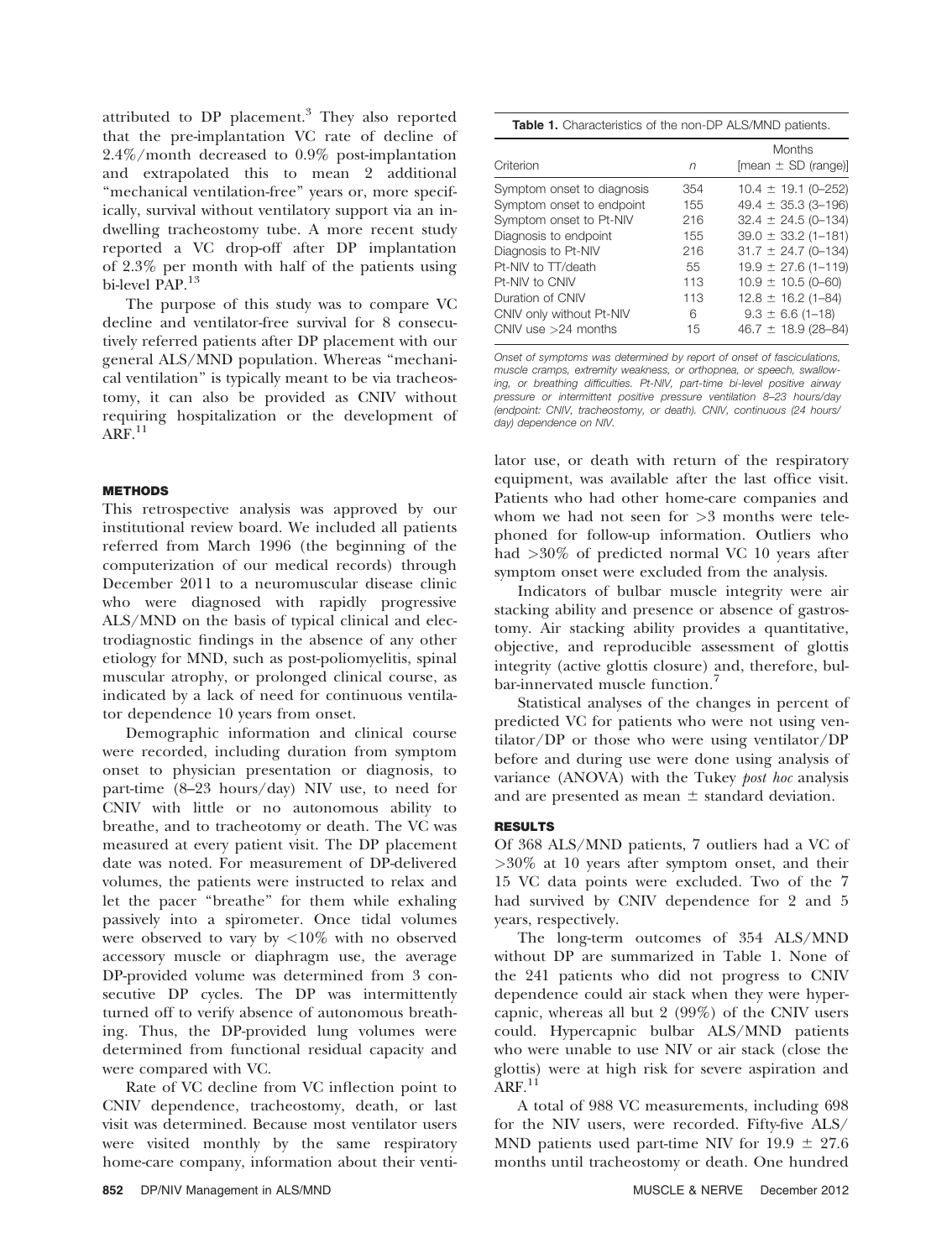| <b>Table 2.</b> Characteristics of 8 patients with diaphragm pacing (DP). |                     |                                                        |                                    |                                           |                              |                                 |                    |                           |  |  |  |
|---------------------------------------------------------------------------|---------------------|--------------------------------------------------------|------------------------------------|-------------------------------------------|------------------------------|---------------------------------|--------------------|---------------------------|--|--|--|
| Patient                                                                   | Age at<br>onset (y) | Onset of symptoms<br>to physician<br>presentation (mo) | Onset of<br>symptoms<br>to DP (mo) | Onset to<br>wheelchair<br>dependence (mo) | Onset to<br>NIV (PM)<br>(mo) | Onset to<br>$NIV AM+PM$<br>(mo) | DP to<br>CNIV (mo) | DP to<br>TT/death<br>(mo) |  |  |  |
|                                                                           | 54                  |                                                        | 52                                 | 28                                        | 23                           | 31                              | ⌒                  | 17                        |  |  |  |
| 2                                                                         | 58                  |                                                        | 45                                 | 39                                        | 25                           | 51                              | 22                 | 44                        |  |  |  |
| 3                                                                         | 47                  |                                                        |                                    | $10*$                                     | No NIV                       | No NIV                          | No NIV             | 17                        |  |  |  |
| $4^{\dagger}$                                                             | 59                  | 14                                                     | 43                                 | 46                                        | 37                           | 40                              |                    |                           |  |  |  |
| 5                                                                         | 51                  |                                                        | $20^{1}$                           | 21                                        |                              | 22                              | հ                  |                           |  |  |  |
| 6                                                                         | 57                  | 19                                                     | 50                                 | 64                                        | 52                           | 60                              | 10                 |                           |  |  |  |
|                                                                           | 55                  | հ                                                      | 16                                 | 9                                         | 16                           | 23                              | 10                 | 10                        |  |  |  |
| 8                                                                         | 70                  |                                                        | 24                                 | N/A                                       | 24                           | 26                              |                    |                           |  |  |  |

Onset of symptoms was determined by report of onset of fasciculations, muscle cramps, extremity weakness, or orthopnea, or speech, swallowing, or breathing difficulties. DP, diaphragm pacing; NIV, non-invasive positive pressure mechanical ventilation; PM, night-time ventilation; AM+PM, up to 23 hours/day; CNIV, continuous NIV; TT, tracheostomy.

\*Had wheelchair, but could walk until death.

† Stopped using DP after 2 months because it was ineffective and caused pain.

‡ VC 65% at DP placement.

thirteen other patients used part-time NIV for 10.9  $\pm$  10.5 months, then CNIV for 12.8  $\pm$  16.2 months, and 12 are still using it. The pre-NIV VC rate of decline for the 216 NIV users was 5.1  $\pm$ 7.6% per month, decreasing to 2.5  $\pm$  3.6% (P < 0.01, 95% confidence interval 0.84–4.5) during NIV use. The 78 patients who began NIV at our center did so with a mean VC of  $44.0 \pm 24.0\%$ (0–114%) of predicted. Sixty-four of the ALS/MND patients, after being introduced to NIV in the outpatient clinic, eventually became dependent on it continuously without being hospitalized.

The outcomes of the 8 ALS/MND patients who underwent DP placement are summarized in Table 2. At our initial evaluation, all 8 spoke clearly, swallowed food without difficulty, and were able to air stack<sup>7</sup>; thus, they had excellent glottis and bulbar muscle function at the time of DP placement. Despite this, 5 of 8 had gastrostomy tubes placed as mandatory procedures along with DP. Two of the 5 did not use the tubes and remained ''nonbulbar'' despite eventually becoming CNIV dependent, including 1 who still has not used the gastrostomy.

Six of the 8 DP patients reported that they had to turn down or turn off the DP because of shoulder and abdominal pain, and 4 discontinued it permanently because of ineffectiveness and pain. One discontinued it after 2 months of use, after which her VC temporarily increased by 15%. The 7 DP patients who were offered NIV became continuously dependent on it at 2–22 (mean  $8.0 \pm 7.0$ ) months after DP placement and died or underwent tracheotomy  $18.2 \pm 13.7$  months from DP placement. Thus, the lives of these 7 DP users were prolonged for a mean of 10.2 months (difference of 18.2 and 8.0 months) by continuous mechanical ventilation (Table 2). None of these patients could turn off the ventilator or use it less with the use of DP. Five of the 8 DP patients died at  $13.0 \pm 5.8$  months from placement. Mechanical ventilation/tracheostomy-free survival was only 8.0  $\pm$  7.0 months after DP placement despite a VC  $\geq 50\%$  at the time of placement<sup>11,14</sup>; only 1 DP user is still alive without a tracheostomy at 10 months post-placement, but he too requires CNIV for survival. The 6 DP patients died or underwent tracheotomy at  $18.2 \pm 13.7$  months as compared with 55 part-time–only NIV users in our study who survived without tracheostomy for  $19.9 \pm 27.6$ (0–119) months from onset of NIV despite beginning NIV with a lower mean VC of  $44.0 \pm 24.0\%$ .

For 4 CNIV-dependent patients with DP, the DP-generated tidal volumes from functional residual capacity of 110, 80, 40, and 20 ml represented between 10% and 25% of their VCs at the time. Once 4 of our patients required CNIV to survive, DP was being used to "flutter" the diaphragm about 30 times per minute. However, because the DP was dyssynchronous with the patients' breathing, there was no relief from ventilator use, any benefit on alveolar ventilation, or any apparent benefit on VC by ''diaphragm conditioning.'' Four patients who had multiple VC data points during DP use had VC rates of decline of 3.7%, 7.2%, 11%, and 20% (mean 10.5%) per month, respectively, for 13 data points.

#### **DISCUSSION**

As described previously, the VC drop-off rate decreased by 50% for those who used NIV. However, the 4 DP users with multiple post–DP placement VC data points had VC drop-off rates that averaged 4 times more than our non-DP patients and 10 times more than in the study by Onders and colleagues.<sup>3</sup> The rates of VC decrease in their patients, both before and after DP placement, were less than in our general ALS population, thereby denoting a more mildly affected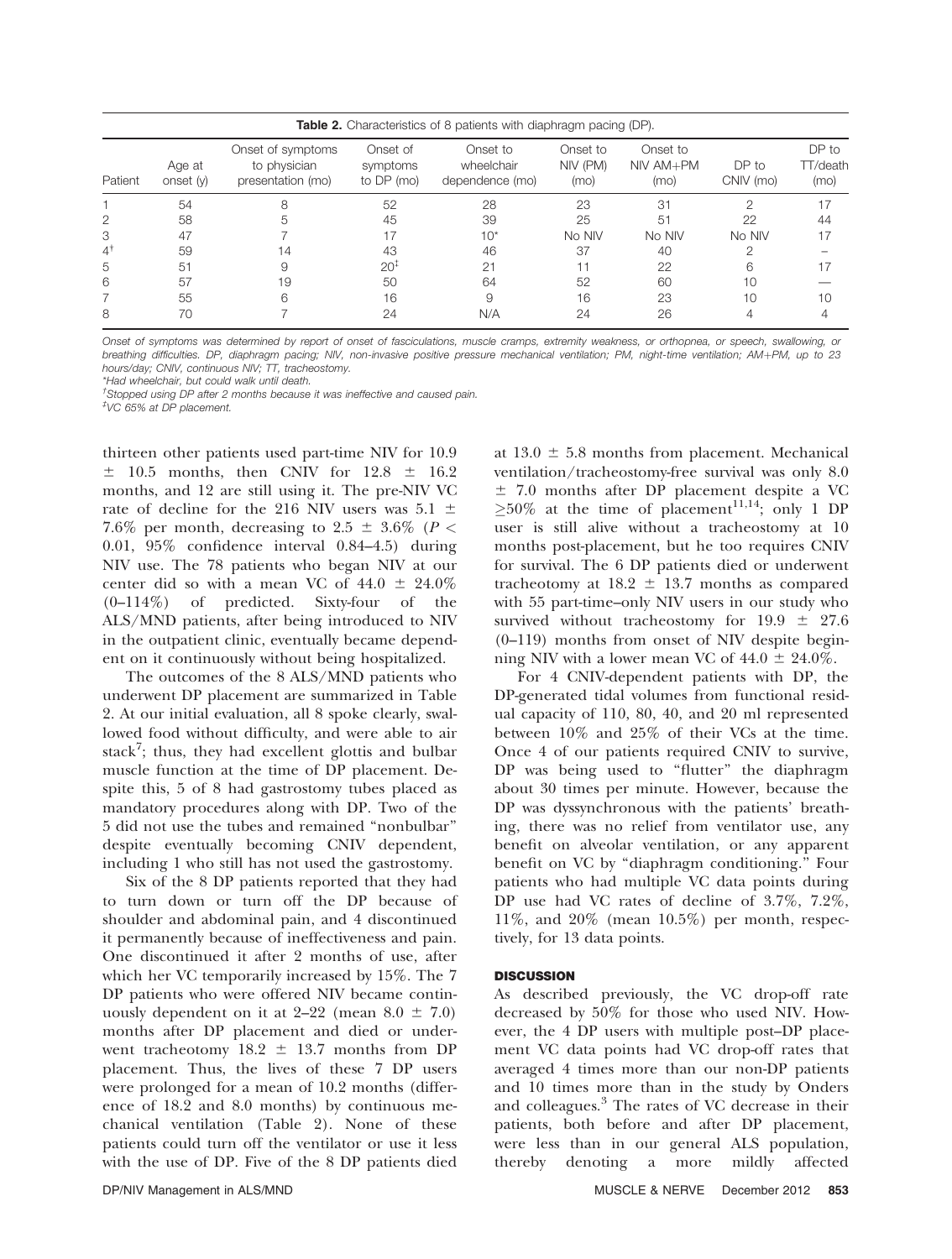population. This can be explained by more severely affected patients being selected out by eliminating those with severe bulbar dysfunction. Thus, caution should be taken before suggesting that DP can benefit pulmonary function.

Three other claims of possible benefit from DP include: delay of need for ''mechanical ventilation'' (tracheostomy) or death by 24 months; increasing diaphragm strength for which there is currently a multicenter study underway; and improvement in sleep quality. $3$  To accomplish the first 2 claims, however, DP must provide volumes greater than the patient's inspiratory capacity. $3$  That is, strength is increased more by active rather than electrical contraction of muscle when muscle force is greater by active contraction than by electrical stimulation.<sup>15,16</sup> In our study, DP volumes did not exceed 25% of the patients' inspiratory capacity, and therefore they were far inferior to autonomous ability. Thus, no freedom from ventilator use could be achieved by DP. Once CNIV was required, DP contributed nothing to minute ventilation, so the patients had to grab a mouthpiece for intermittent positive pressure volumes as frequently with DP off as with it on.

Besides the failure to systematically introduce NIV for eventual CNIV, the poorer survival using DP may be due to DP-induced myopathic deterioration of the diaphragm, $15-17$  NIV use at less than full ventilatory support settings, and failure to introduce mechanically assisted coughing. $11$  One ALS patient with normal bulbar function and no respiratory symptoms had DP placed at 68 years of age. The next month, CPAP, which is inappropriate for hypercapnic ALS/MND patients, was prescribed for this patient, who "could not tolerate it.'' She remained nonbulbar and able to walk until dying suddenly 4 months later, never having been offered NIV. Her husband said she had a very low voice and, during her final week, ''we could barely hear her.'' Indeed, comparable to our success in managing ventilator dependence without tracheostomy or even hospitalization in many cases (Table 1), Sancho et al. reported that 22 of 88 ALS/MND patients (25%) became CNIV dependent for 7.8  $\pm$ 8.1 (range 1–36) months before undergoing tracheotomy, and some did not require hospitaliza- $\text{tion.}^{14,18'}$  Thus, claims of survival prolongation by DP use resulted from concomitant CNIV.

Considering sleep quality, sleep efficiency was reportedly increased by 9% in ALS/MND patients with VCs of 50–85% of normal with DP. However, there was no attempt to rule out a placebo or ''first night'' effect, and the apnea–hypopnea index and other sleep parameters were not improved.<sup>13</sup> The MDA/ALS Newsmagazine [''For 1 man with ALS, diaphragm pacing system means 'a life better lived',''

2012;17(1):6–7] reported an orthopneic patient with >50% of predicted VC who used DP instead of NIV to reverse rapid eye movement sleep apneas for several months. However, because we observed that DP could not provide tidal volumes of  $>25\%$ inspiratory capacity, while the VC remains  $>2$  L, DP may be adequate for normal tidal ventilation during sleep. Thus, no benefit for sleep has thus far been demonstrated in this population with rapidly declining VC.

Similar to those individuals with uncomplicated sleep-disordered breathing, ALS/MND patients, including those using  $DP<sub>13</sub>$  are sometimes prescribed CPAP or low-span bi-level PAP at inadequate settings to permit orthopneic patients to sleep supine or provide full ventilator support. A different strategy employs bi-level PAP at spans  $>15$  cm H<sub>2</sub>O, NIV at assist-control pressure cycling of  $\geq$ 18 cm H<sub>2</sub>O, or volume control at 800–1500 ml as full ventilator support settings to more completely rest inspiratory muscles during sleep and provide up to full support as it becomes necessary for prolonged tracheostomy-free survival.<sup>11,18,19</sup>

Limitations to interpretation of our findings include that our study, and some of the earlier DP studies, could not distinguish ALS from predominantly lower MND.<sup>20</sup> Further, outcomes on only 8 ALS/MND patients cannot be generalized. The U.S. Food and Drug Administration approved DP placement for ALS on September 29, 2011 on the basis of its safety for humanitarian trials and not on the basis of efficacy.

In conclusion, in our study, DP was ineffective for 8 consecutive ALS/MND patients. Patients dependent on CNIV typically supplement autonomous tidal volumes by taking NIV via mouthpiece to avoid overtaxing the diaphragm. It may be that the DP user's diaphragm, already working to capacity by autonomous production of tidal volumes that approach inspiratory capacity, has no physiologic neuromuscular reserve for DP to tap into and cannot decrease ventilator dependence. Considering the poor performance of DP, widespread public funding of DP systems in ALS may be premature and their use is unsupported by the current evidence.

#### **REFERENCES**

- 1. Clinical indications for noninvasive positive pressure ventilation in chronic respiratory failure due to restrictive lung disease, COPD, and nocturnal hypoventilation—a consensus conference report. Chest 1999;116:521–534.
- 2. Kleopa KA, Sherman M, Neal B, Romano GJ, Heiman-Patterson T. Bipap improves survival and rate of pulmonary function decline in patients with ALS. J Neurol Sci 1999;164:82–88.
- 3. Onders RP, Elmo M, Khansarinia S, Bowman B, Yee J, Road J, et al. Complete worldwide operative experience in laparoscopic dia-phragm pacing: results and differences in spinal cord injured patients and amyotrophic lateral sclerosis patients. Surg Endosc 2009;23:1433–1440.
- 4. DiMarco AF, Onders RP, Kowalski KE, Miller ME, Ferek S, Mortimer JT. Phrenic nerve pacing in a tetraplegic patient via intramuscular